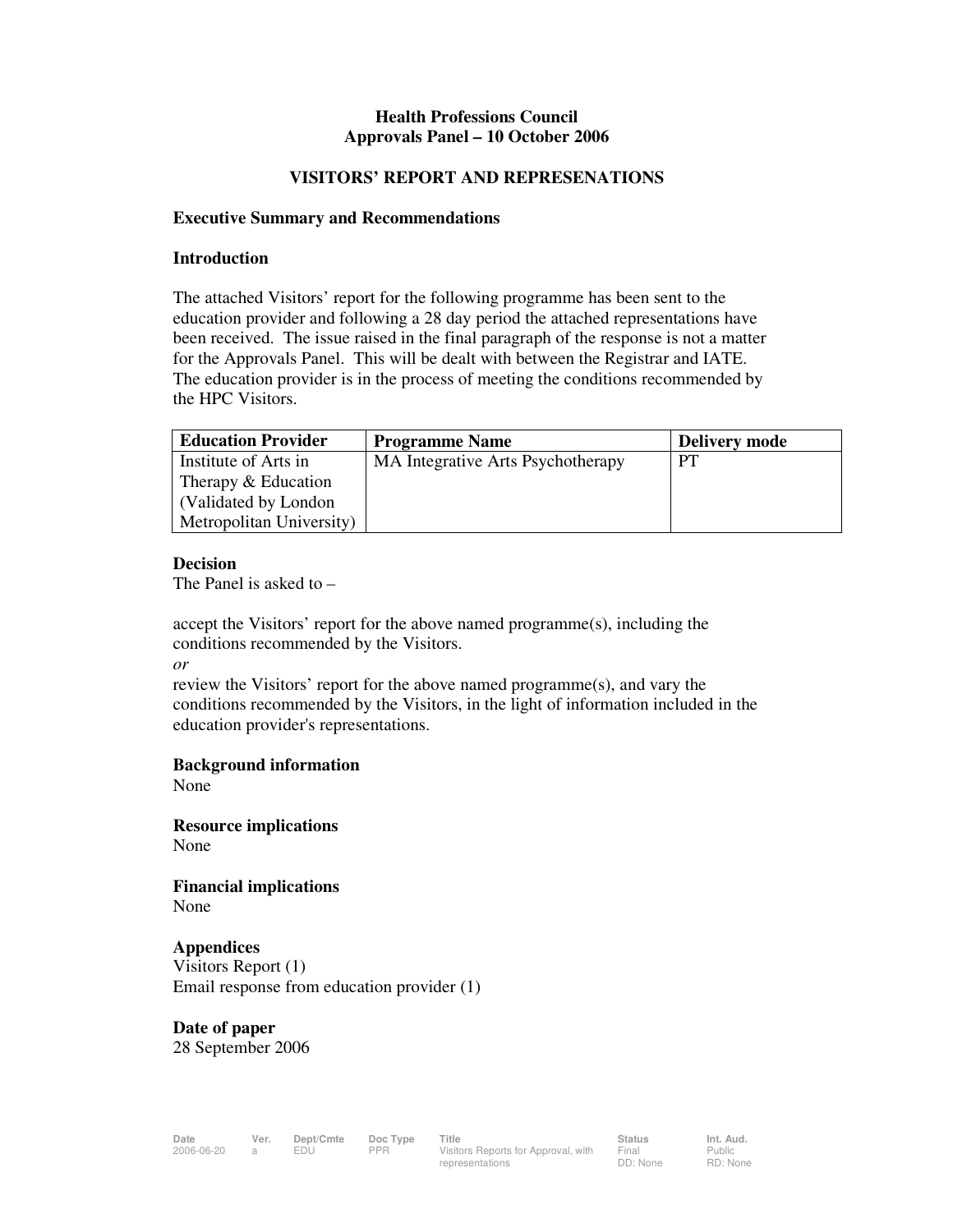

# **Health Professions Council**

# **Visitors' Report**

| Name of education provider                                                                | Institute of Arts in Therapy & Education                                                                 |  |
|-------------------------------------------------------------------------------------------|----------------------------------------------------------------------------------------------------------|--|
| <b>Validating body</b>                                                                    | London Metropolitan University                                                                           |  |
| Name and titles of programme(s)                                                           | MA Integrative Arts Psychotherapy                                                                        |  |
| <b>Mode of Delivery (FT/PT)</b>                                                           | <b>PT</b>                                                                                                |  |
| Date of Visit                                                                             | 12/13 July 2006                                                                                          |  |
| Proposed date of approval to<br>commence                                                  | the                                                                                                      |  |
| <b>Name of HPC visitors attending</b><br>(including member type and<br>professional area) | Donald Wetherick (Music Therapist)<br>David Edwards (Art Therapist)<br>Eileen Thornton (Physiotherapist) |  |
| <b>HPC</b> Executive officer(s) (in<br>attendance)                                        | Abigail Creighton                                                                                        |  |
| Joint panel members in attendance<br>(name and delegation):                               | Mark Maybe (Chair)                                                                                       |  |

# **Scope of visit** *(please tick)*

| New programme                                    |  |
|--------------------------------------------------|--|
| Major change to existing programme               |  |
| <b>Visit initiated through Annual Monitoring</b> |  |

# **Confirmation of meetings held**

|                                                                                     | <b>Yes</b> | N <sub>0</sub> | N/A |
|-------------------------------------------------------------------------------------|------------|----------------|-----|
| Senior personnel of provider with responsibility for resources<br>for the programme |            |                |     |
| Programme team                                                                      |            |                |     |
| Placements providers and educators                                                  |            |                |     |
| Students (current or past as appropriate)                                           |            |                |     |

# **Confirmation of facilities inspected**

|  |  | $-1$<br><b>Yes</b> | $\blacksquare$<br>'~<br>11 U<br>- . - | 7 A<br>VA |
|--|--|--------------------|---------------------------------------|-----------|
|--|--|--------------------|---------------------------------------|-----------|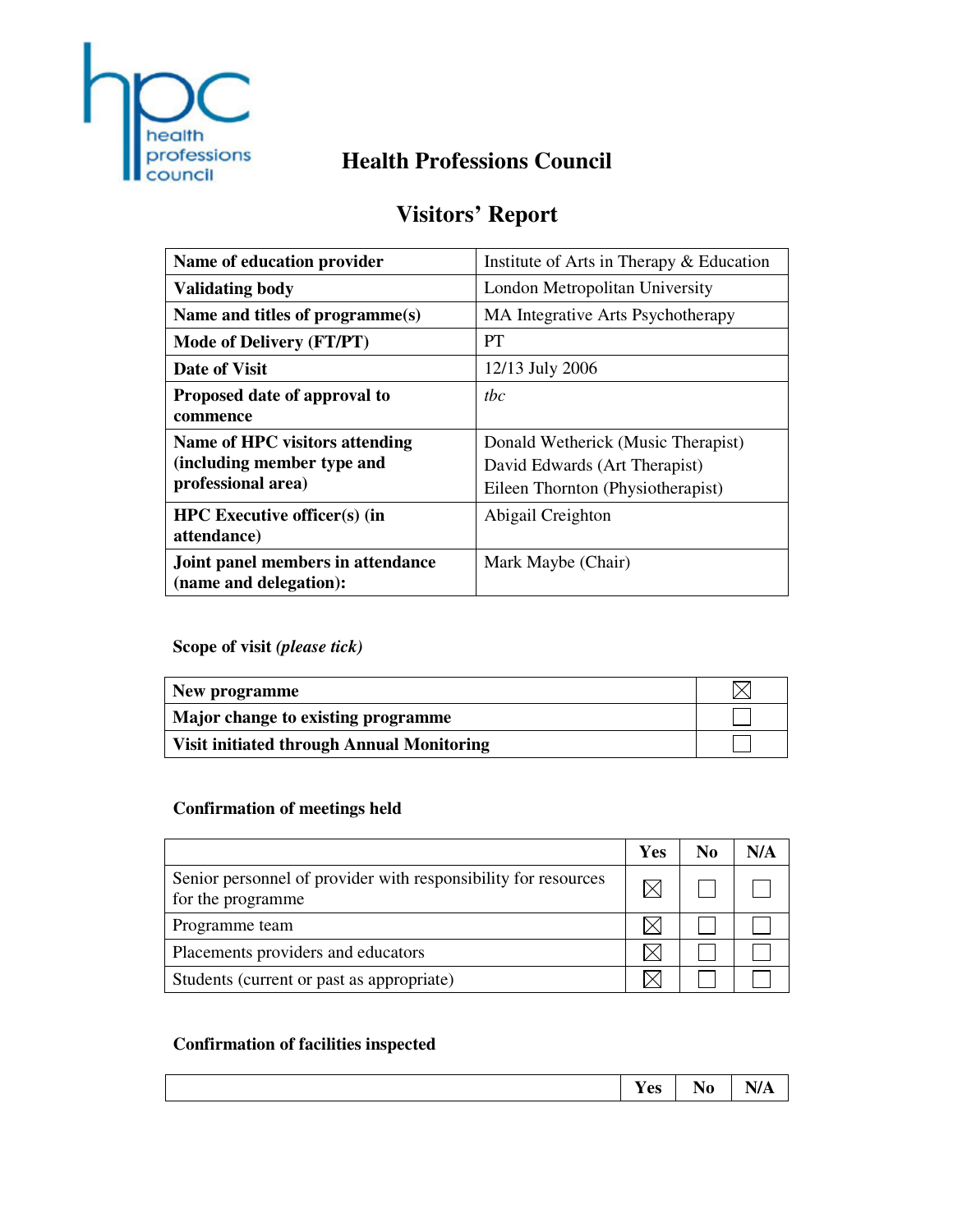| Library learning centre           |  |  |
|-----------------------------------|--|--|
| IT facilities                     |  |  |
| Specialist teaching accommodation |  |  |

## **Confirmation that particular requirements/specific instructions (if any) of the Education and Training Committee that have been explored e.g. specific aspects arising from annual monitoring reports.**

| Requirement (please insert detail) | Yes | No | N/A |
|------------------------------------|-----|----|-----|
|                                    |     |    |     |
|                                    |     |    |     |
|                                    |     |    |     |

| Proposed student cohort intake number please state | <b>20</b> |
|----------------------------------------------------|-----------|
|----------------------------------------------------|-----------|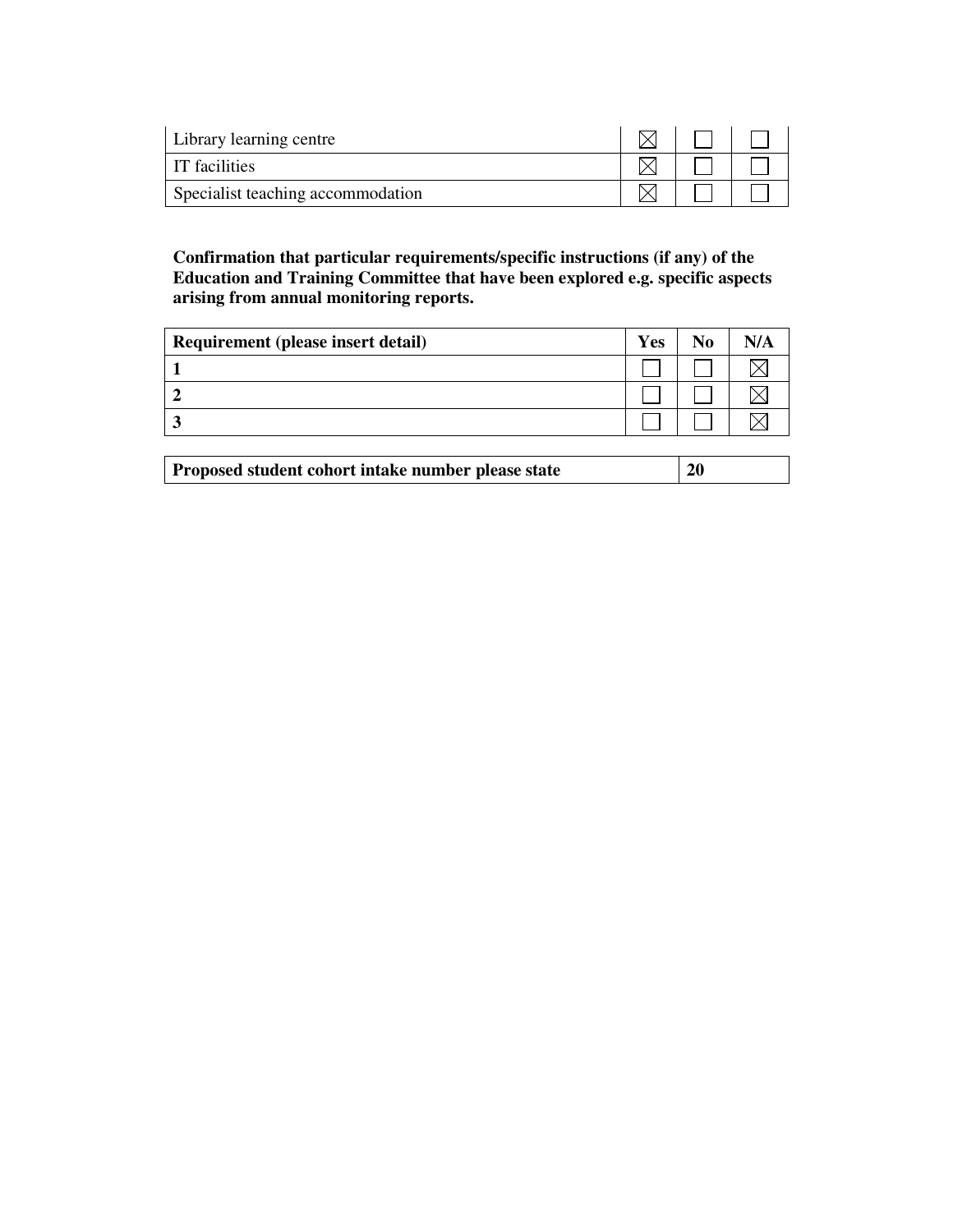The following summarises the key outcomes of the Approvals event and provides reasons for the decision.

## **CONDITIONS**

#### **SET 2** *Programme admissions*

The admission procedures must:

### **2.1 give both the applicant and the education provider the information they require to make an informed choice about whether to make, or take up the offer of a place on a programme**

**Condition:** IATE should submit the information, which is given to prospective students about the programme. This information should include details about the travel and cost implications of placements, the requirements for CRB and health checks and an explanation of the role and relationship with HPC in terms of approving the programme and providing eligibility to register as an Art Therapist or Art Psychotherapist.

**Reason:** The documentation currently available to prospective students does not include CRB and health requirements as part of the admissions procedure, nor did it provide detailed information on placements. It was felt that prospective students should be aware of the potential relocation and/or increased travel costs associated with placements at the earliest opportunity. From the meeting with the students, it was apparent that there was still some confusion over the role of the HPC and the specific protected title that graduates would be eligible to use. The Visitors acknowledged that the current publications had been designed to meet the requirements of UKCP registration, but felt that in order to meet this Standard; they needed to be satisfied that future applicants would be fully prepared for the experience and expectations of their Art Therapy training programme.

#### **The admission procedures must apply selection and entry criteria, including 2.2.5 accreditation of Prior Learning and other inclusion mechanisms**

**Condition:** The documentation given to students must be revised to reflect the common understanding of APL (as defined in London Metropolitan University's regulations) and the course-specific regulation that this programme operates under, which means that APL is not available.

**Reason:** There is currently an inconsistency between the use if the term 'APL' as defined in London Metropolitan University's regulations and that referred to in IATE's policy document. Through discussions, it became apparent that London Metropolitan University has validated the programme with a course-specific regulation that did not permit students to claim APL on this programme. It was felt that it needed to be made explicit to students that there was no mechanism for APL and that course-specific regulation superseded London Metropolitan University's regulations.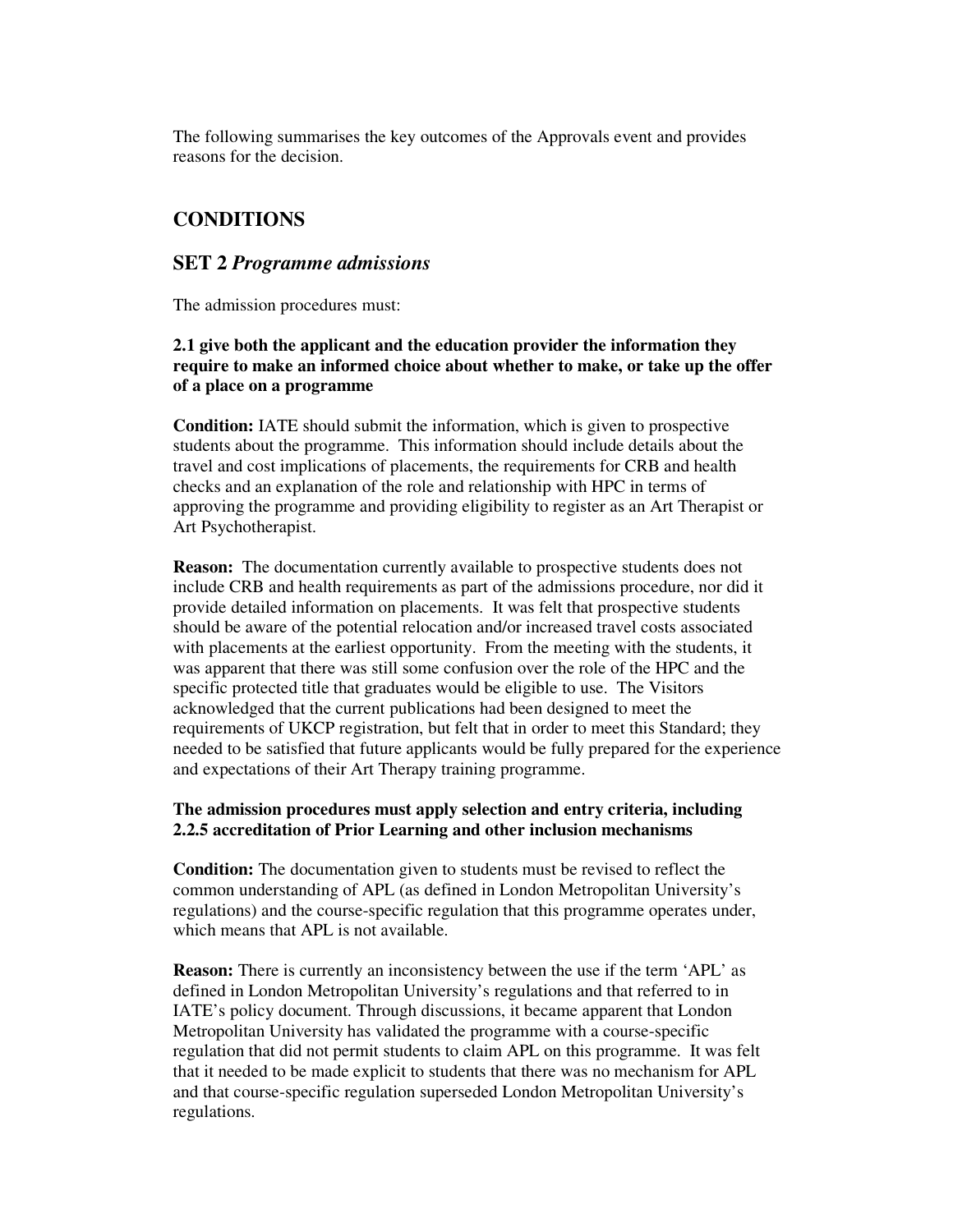## **SET 3.** *Programme management and resource standards*

## **3.4 There must be an adequate number of appropriately qualified and experienced staff in place to deliver an effective programme.**

**Condition:** The core programme team must include at least one appropriately qualified Art Psychotherapist or Art Therapist.

**Reason:** The core programme team currently includes a number of Drama Therapists, but no Art Psychotherapist, or Art Therapist. Given the professional identity of Art Therapy and the increased focus on visual art, it was felt that at least one Art Psychotherapist/Art Therapist was essential to delivering an effective Art Therapy programme. In discussion, the programme team explained that they had already entered into discussion with an Art Psychotherapist about joining the programme team.

### **3.8 The facilities needed to ensure the welfare and well-being of students must be both adequate and accessible.**

#### **3.10 A system of academic and pastoral student support must be in place.**

**Condition:** The documentation given to students must be revised so that both applicants and students are aware of the facilities and support which is available to them through the partnership with London Metropolitan University.

**Reason:** Throughout the duration of the visit, it became evident that a great deal of support and facilities (both academic and welfare) were available through London Metropolitan University to students on this programme. However, from the tour of facilities and meeting with the students, it was obvious that the support and facilities at London Metropolitan University were not being fully promoted or utilised. The Visitors had no concerns about the adequacy of the facilities and support available to students, but felt that the full range of facilities should be made more accessible to students.

#### **3.12 The resources provided, both on and off site, must adequately support the required learning and teaching activities of the programme.**

**Condition:** The programme team must clarify how they ensure students have access to adequate resources in placements.

**Reason:** Currently, students are responsible for supplying their own resources (e.g. paint, materials) whilst on a placement. There is no requirement on the placement provider to provide resources. The Visitors acknowledged that IATE allowed students to take resources from their supplies, but felt that there should be a mechanism in place to ensure a parity of experience at all placements.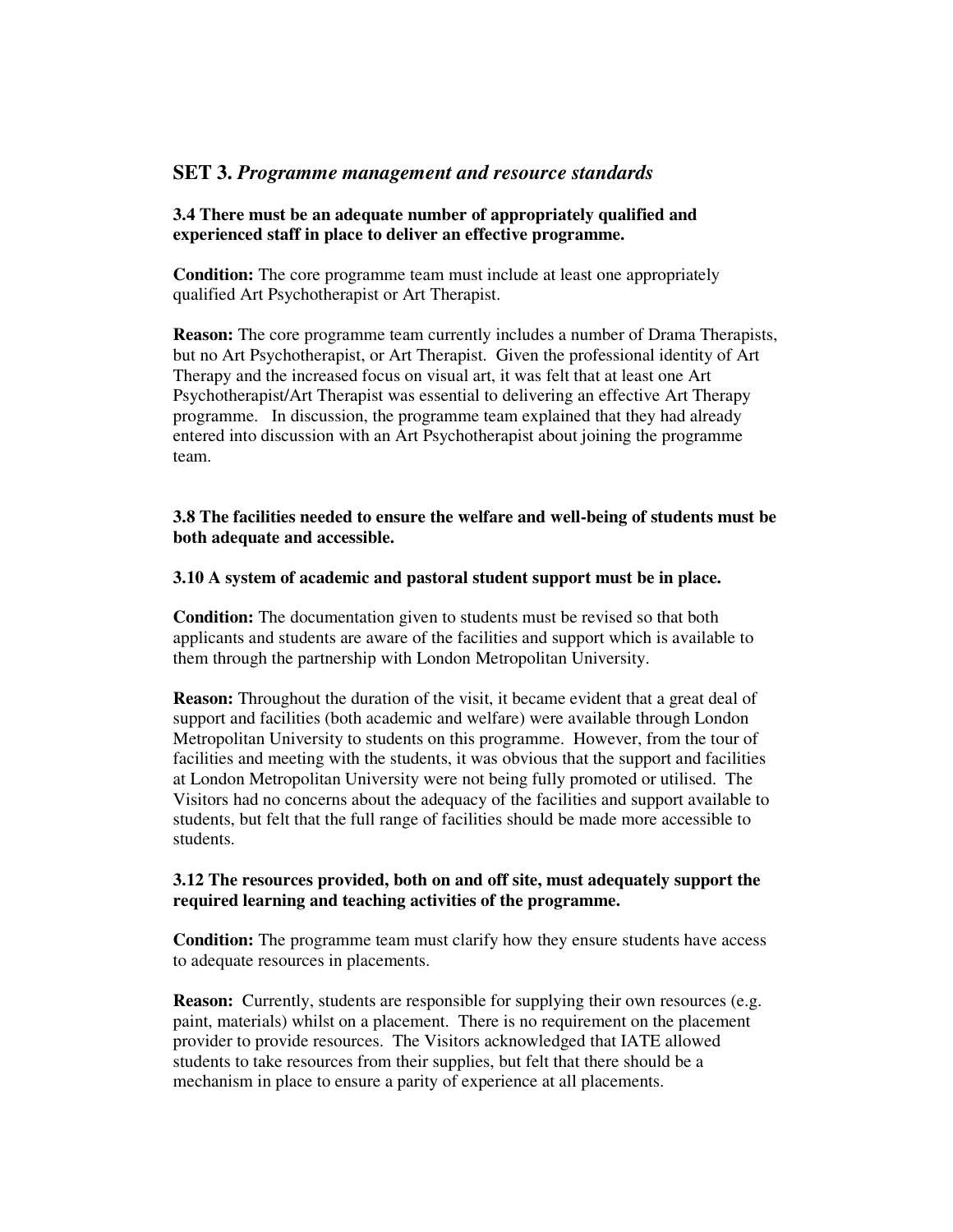**3.13 The learning resources, including the stock of periodicals and subject books, and IT facilities, including internet access, must be appropriate to the curriculum and must be readily available to students and staff.** 

**Condition:** IATE must enhance their IT facilities available to students on the programme.

**Reason:** IATE currently only has one PC station dedicated to students on site. The visitors acknowledged that many students had their own laptops and PCs at home, however, they felt that additional resources should be available to allow students to be able to access on-line resources (e.g. library catalogue, London Metropolitan University's virtual learning environment) whilst on site. Given the attendance patterns and timetabling, there could be up to 40 students wishing to use the IT facilities at any one time.

## **SET 4.** *Curriculum Standards*

**4.1 The learning outcomes must ensure that those who successfully complete the programme meet the Standards of Proficiency for their part of the Register.** 

**Condition:** IATE must revisit the documentation so that it is clear where the Standards of Proficiency **-** 1b.3, 2b.4 and 1b.4 are met.

**Reason:** There was much discussion about where the students covered these Standards, both in the taught part of the programme and the placements. The visitors were satisfied that the Standards were covered, however they felt that the documentation needed amending so that it was explicit from the learning outcomes and award requirements that they were guaranteed to be met by all graduates.

#### **SET 5.** *Placements standards*

#### **5.2 There must be an adequate number of appropriately qualified and experienced staff at the placement.**

**Condition:** IATE must devise a system to ensure that placement liaison officers are appropriately qualified.

**Reason:** There are currently no requirements on the background and qualifications of the individuals who take up the role of 'placement liaison officer'. During the meeting with placement providers, the visitors learnt that in some instances, the placement liaison officer was a psychotherapist, or Arts Therapist, but in others, it was a person in a position of management or administration within the placement organisation. When questioned, those in the latter group felt that it would be inappropriate for them to be signing off reports on student performance, which would contribute towards a student's final award and eligibility to practice. The visitors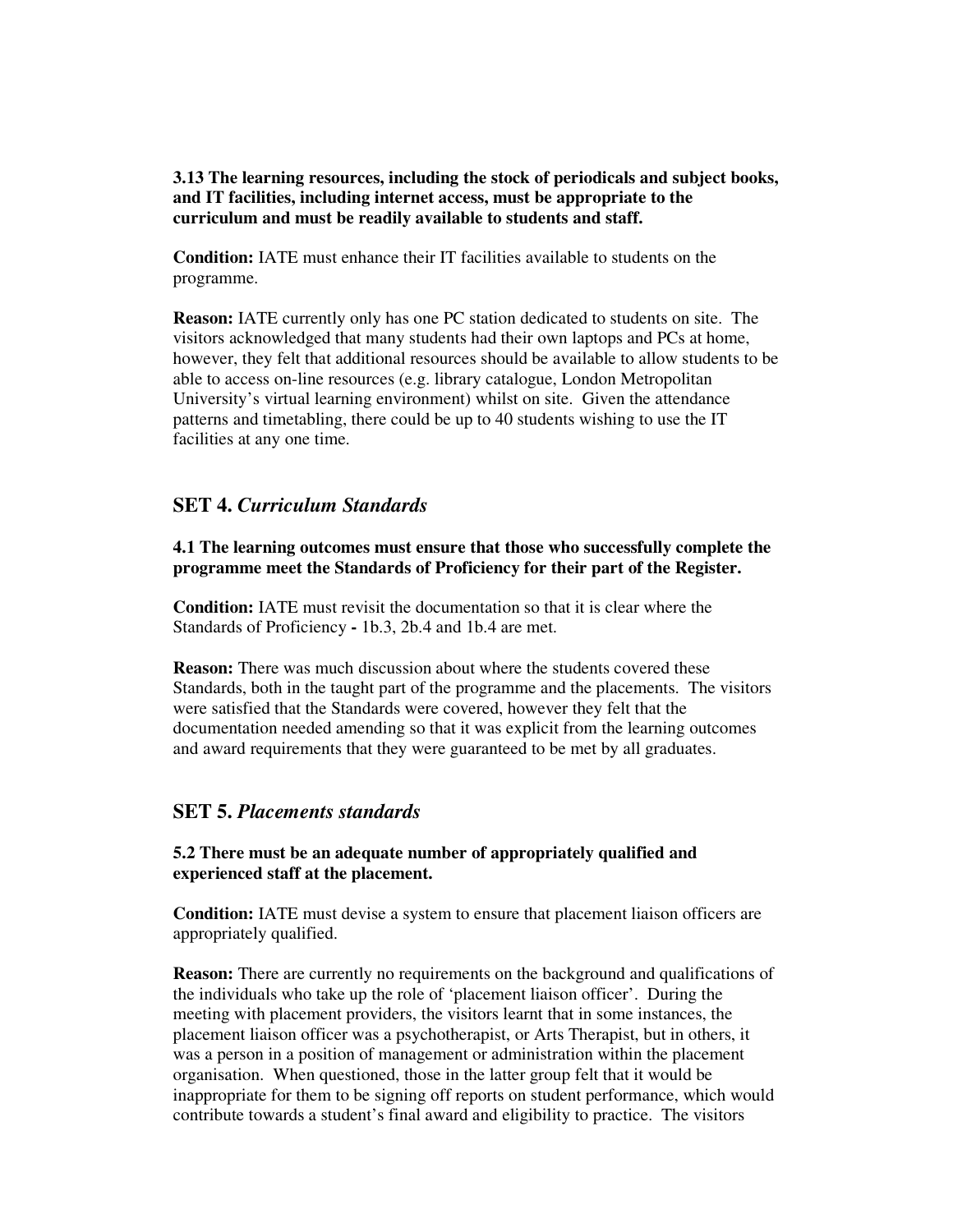agreed and felt that a mechanism was needed to ensure that where staff in placements were expected to comment on students' progress and ability to meet specific learning outcomes, their suitability was assessed and monitored against set criteria.

#### **5.6 The education provider must maintain a thorough and effective system for approving and monitoring all placements.**

**Condition:** IATE must provide detailed information on how visits to placements will be developed and implemented as part of their system for approving and monitoring placements.

**Reason:** The programme team explained verbally that they intended to visit placements in the future, now that the placement officer position was secured. They envisaged the visits taking place annually and including a meeting with the student and placement liaison officer and a tour of facilities. The visitors explored this development in the meeting with the placement providers and it was received enthusiastically. The placement providers praised the new tutor handbook and welcomed this addition of face-to-face interaction at the location of the placement. The visitors felt that these proposed visits needed to be developed as a priority to ensure a parity of standards across all placements.

**Students and practice placement educators must be fully prepared for placement, which will include information about and understanding of the following:** 

**5.7.4 the assessment procedures including the implications of, and any action to be taken in the case of failure; and** 

#### **5.7.5 communication and lines of responsibility.**

**Condition:** IATE must provide more guidance on the assessment procedures and communication between students and their placement liaison officer.

**Reason:** During the meetings with the students and the placement providers, it became apparent that there were variations in practise across placements in some areas. When the placement liaison officers were asked what they would do if a student were underperforming and risking failure, there was a variation in responses. Likewise, when students were asked how often they spent with their placement liaison officers, there was a marked different from once a term to fortnightly. The visitors felt that IATE needed to take responsibility for ensuring a consistent approach by providing more information on the learning outcomes for a successful placement.

#### **5.8 Unless other arrangements are agreed, practice placement educators:**

#### **5.8.1 have relevant qualification and experience;**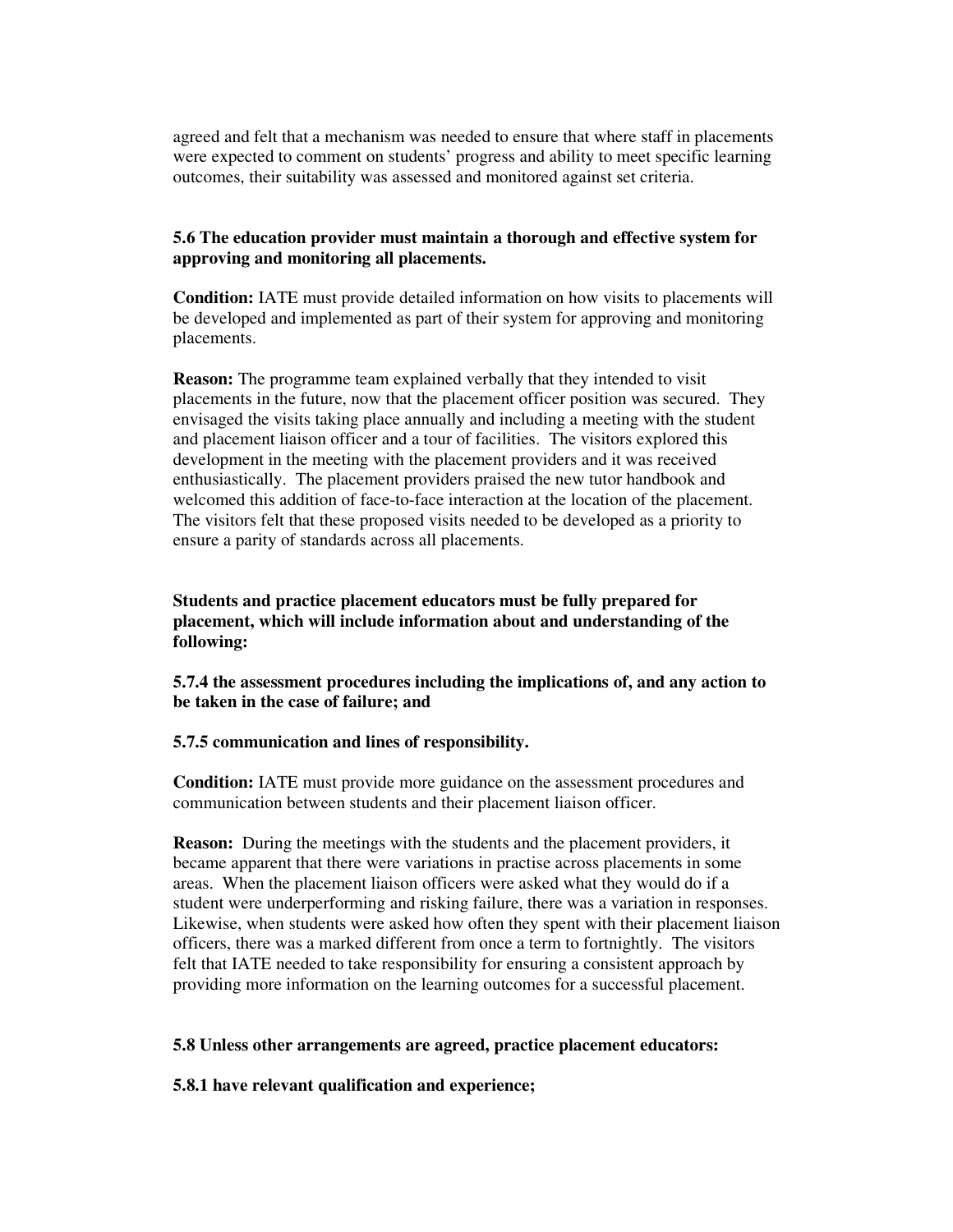#### **5.8.2 are appropriately registered; and**

#### **5.8.3 undertake appropriate practice placement educator training.**

**Condition:** IATE must revisit the expectations of, and the required training for those individuals who take up the role of 'placement liaison officer'.

**Reason:** There are currently no requirements on the background and qualifications of the individuals who take up the role of 'placement liaison officer'. During the meeting with placement providers, the visitors learnt the role could be undertaken by someone who is a psychotherapist, or Arts Therapist, as well as by someone who is within a position of management or administration within the placement organisation. Given the significance of this role and the contribution towards assessment, the visitors felt that careful consideration needed to be given to who was appropriate to take up this role and what support would be necessary for them from IATE.

## **SET 6.** *Assessment standards*

#### **6.1 The assessment design and procedures must assure that the student can demonstrate fitness to practise.**

**Condition:** IATE must revise the assessment design to require that at least two practical assessments are undertaken using the art-therapy modality specifically. Both assessments must use the visual art modality and at least one of these assessments must be in the final year of training and no more than one may use the sandplay modality.

**Reason:** In order to ensure that graduates of the programme are fit to practise as Art Therapists/Art Psychotherapists it is necessary that they are assessed specifically in this modality before the end of their training. The Visitors noted that the programme teaches a range of therapeutic modalities, including art therapy, and that the existing assessment design does not specify the arts modalities that will be assessed. This condition will ensure that future graduates will all have to demonstrate specific competency in the art therapy modality before graduation. The Visitors consider that sandplay alone does not demonstrate a sufficient range of art therapy competencies, and so the condition requires that at most one of the two art therapy assessments may use this modality.

#### **6.2 Assessment methods must be employed that measure the learning outcomes and skills that are required to practise safely and effectively.**

**Condition:** IATE must revise the assessment design and procedures across the programme to ensure that the award of MA is synonymous with meeting the Standards of Proficiency.

**Reason:** The programme is currently designed to meet the requirements of UKCP registration, which includes a period of further training and assessment after the award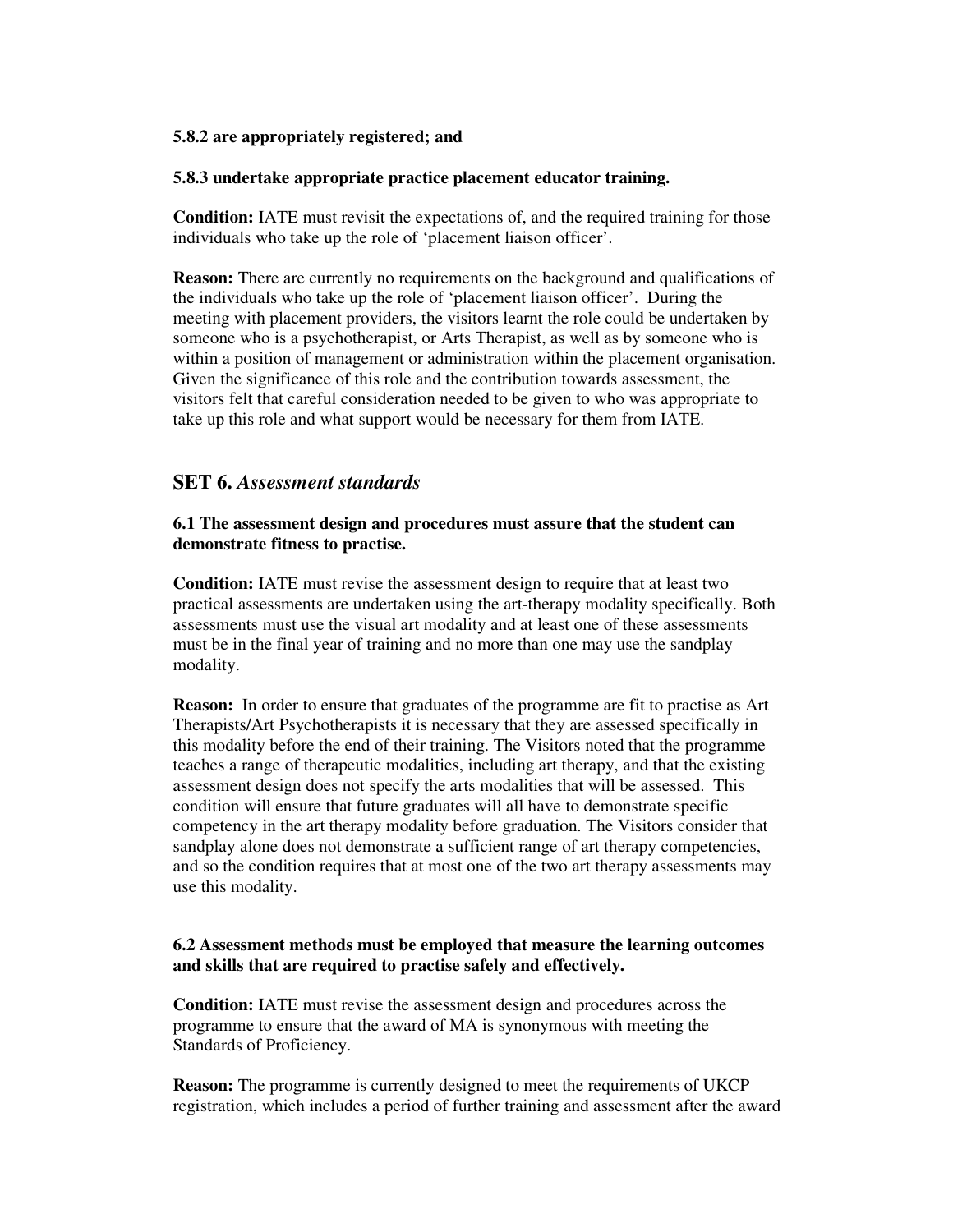of MA. Registration with the HPC operates differently; the award of MA provides eligibility to register, there is no further assessment by an external body on a graduate's fitness to practice. To this end, the requirements for the MA award must include checks and balances to ensure that a graduate can practise safely and effectively. During the meeting with the programme team, it was agreed that various components of assessment in the current programme (e.g. 'personal readiness', the clinical supervisor reports, and placement attendance reports) would need to be incorporated into the assessment design of the MA. There was an acknowledgement that the timing and criteria of the clinical placement exam would need to be readdressed too.

#### **6.7.3 Assessment regulations clearly specify requirements for an aegrotat award not to provide eligibility for admission to the Register; and**

**Condition:** IATE must revisit their assessment regulations so that it is explicit that an aegrotat award does not to provide eligibility to register with the HPC.

**Reason:** The requirements for an aegrotat award are defined in London Metropolitan University's regulations, but there is nothing in IATE's policy document to suggest that an aegrotat award does not provide eligibility to register with the HPC. The visitors felt that it needed to be made explicit to students that an aegrotat award does not provide eligibility to register with the HPC. An aegrotat award could still be conferred as long as students were aware that it could not be recognised for professional regulation.

#### **6.7.5 Assessment regulations clearly specify requirements for the appointment of at least one external examiner from the relevant part of the Register.**

**Condition:** IATE must ensure that an External Examiner from the Art Therapy part of the Register is appointed.

**Reason:** The current external examiner is not an Art Psychotherapist/Art Therapist. During the meeting with the programme team, there were discussions about whether a replacement or second external examiner should be appointed and IATE agreed to discuss this issue further with London Metropolitan University, taking the regulatory, financial and succession planning implications into consideration.

**Deadline for Conditions to be met: TBC Report to be submitted to Approvals Panel/Committee on 10 October 2006**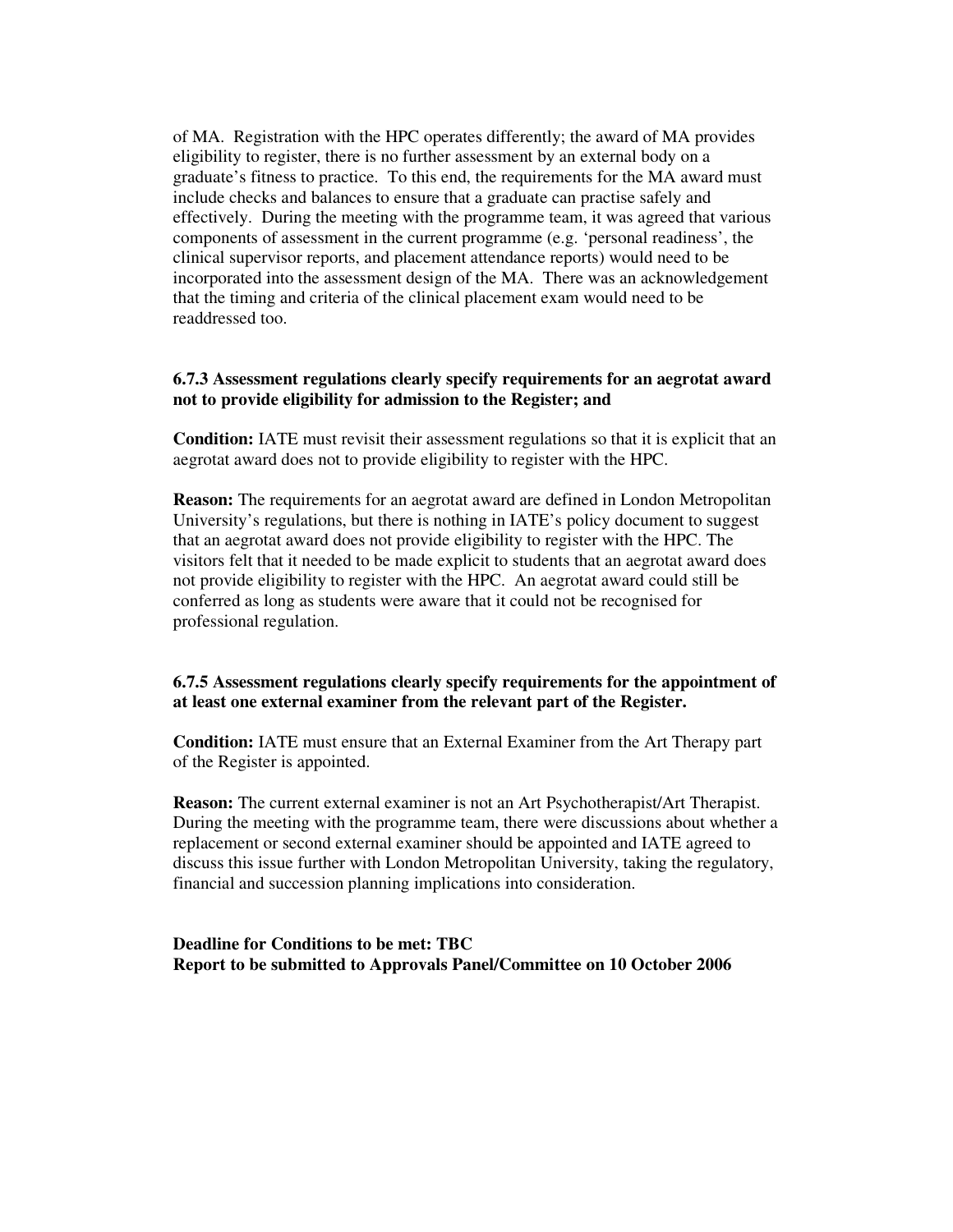## **RECOMMENDATIONS**

## **SET 2** *Programme admissions*

**The admission procedures must apply selection and entry criteria, including:** 

## **2.2.4 appropriate academic and/or professional entry standards;**

**Recommendation:** IATE should consider including an Art Psychotherapist/Art Therapist interview process.

**Reason:** The core programme team currently includes a number of Drama Therapists, but no Art Psychotherapist, or Art Therapist. Once an Art Psychotherapist/Art Therapist has been appointed to the programme team, the visitors felt that they should be involved in the interview process to help assess applicants' potential in the visual arts. This recommendation is in line with the QAA subject benchmark statements.

## *SET 3. Programme management and resource standards*

## **3.2 The programme must be managed effectively.**

**Recommendation:** IATE should continue the internal process of reviewing the remit and membership of their management committees.

**Reason:** The visitors were pleased with the self-critical approach adopted by IATE that had led them to review their management structure to ensure transparency and reduce conflicts and wished to encourage it early completion.

## **3.5 Subject areas must be taught by staff with relevant specialist expertise and knowledge.**

**Recommendation:** IATE should consider how the appointed Art Psychotherapist/Art Therapist is best utilised in the delivery of the programme.

**Reason:** The core programme team currently includes a number of Drama Therapists, but no Art Psychotherapist, or Art Therapist. Before an Art Psychotherapist/Art Therapist is appointed, the visitors felt that the programme team should carefully consider how their experiences were best used, given that they could contribute to a range of areas (e.g. admissions, teaching, learning, assessment, placements).

## **3.6 A programme for staff development must be in place to ensure continuing professional and research development.**

**Recommendation:** IATE should maximise the staff development opportunities available to them at London Metropolitan University, especially in the areas of research and teaching development.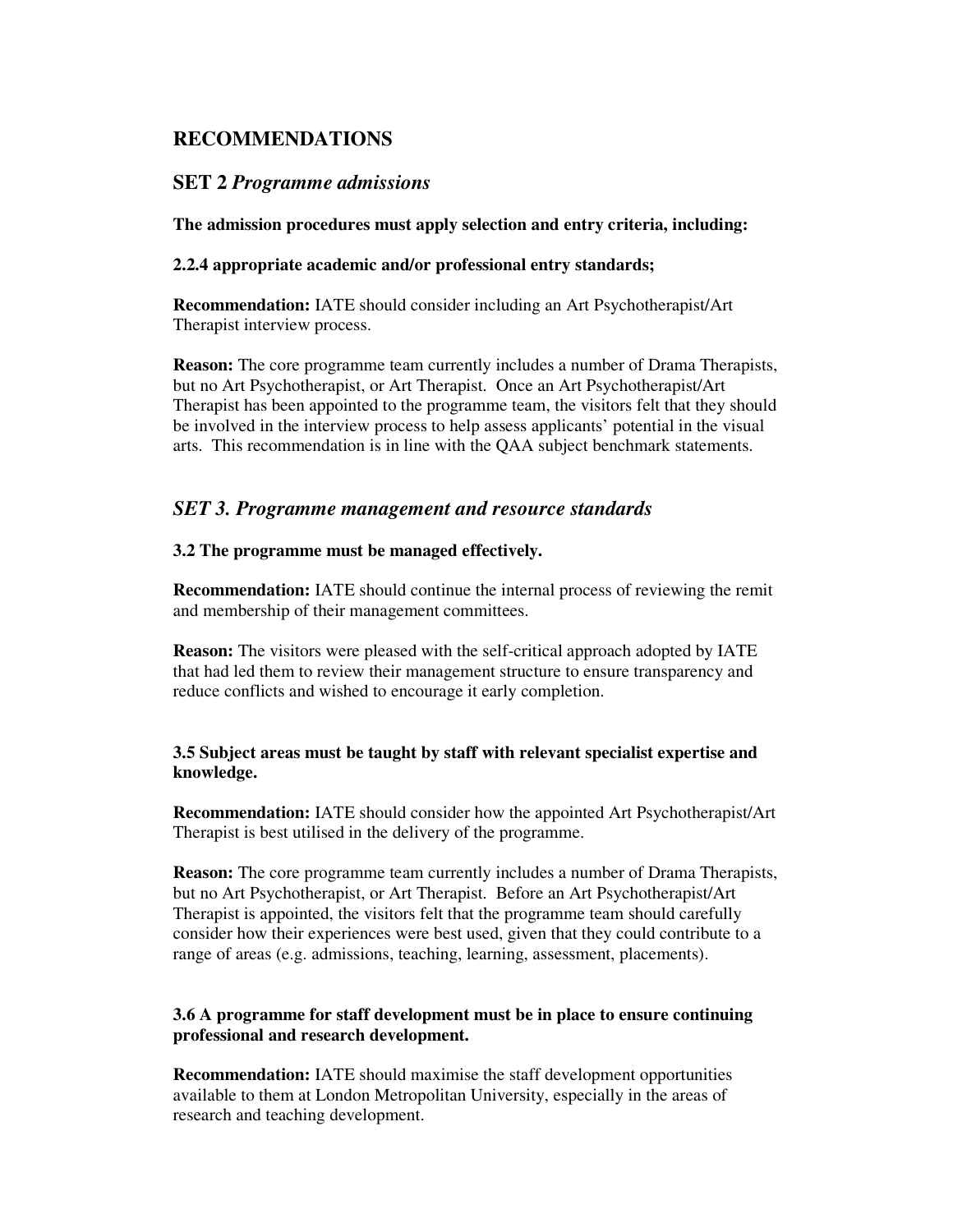**Reason:** Through the meeting with the senior team, it became apparent that there was a range of staff development opportunities available to IATE staff at London Metropolitan University. The visitors felt that all staff should be encouraged to take up these opportunities especially in research development.

#### **3.13 The learning resources, including the stock of periodicals and subject books, and IT facilities, including internet access, must be appropriate to the curriculum and must be readily available to students and staff.**

**Recommendation:** IATE should take advantage of the resources available to them at London Metropolitan University and review and enhance their stock of journals specific to art therapy.

**Reason:** During the tour of facilities, it was clear that a number of resources available through London Metropolitan University were not being fully utilised (e.g. electronic journals, inter-library loan facilities). There was also some confusion over the full stock of art therapy journals and this was reflected in their absence in reading lists.

## **SET 4.** *Curriculum Standards*

#### **4.2 The programme must reflect the philosophy, values, skills and knowledge base articulated in the curriculum guidance for the profession.**

**Recommendation:** IATE and London Metropolitan University should consider the programme's alignment with the QAA subject benchmarks at the next revalidation of the programme.

**Reason:** At the next revalidation of this programme, the programme should be an approved Art Therapy programme and therefore it would be good practice to consider the programme alongside the subject benchmarks when determining its fitness for award.

#### **4.5 The curriculum must remain relevant to current practice.**

**Recommendation:** IATE and London Metropolitan University should consider including an Art Psychotherapist/Art Therapist as an external specialist at the next revalidation of the programme.

**Reason:** At the next revalidation of this programme, the programme should be an approved Art Therapy programme and therefore it would be good practice to include an independent Art Psychotherapist/Art Therapist to scrutinise the programme and offer advice on the currency of the curriculum.

## **SET 5.** *Practice placements standards*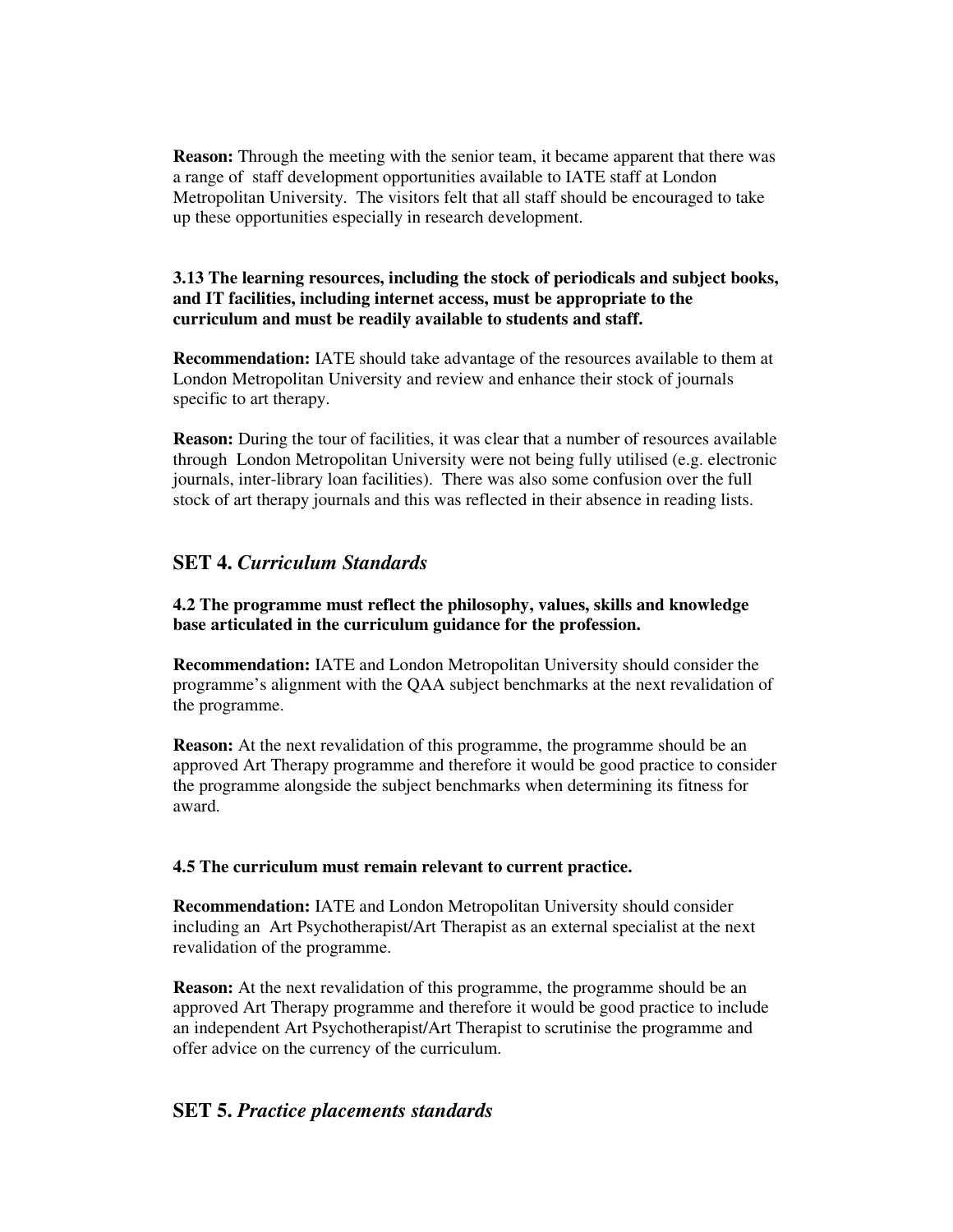### **5.5 The number, duration and range of placements must be appropriate to the achievement of the learning outcomes.**

**Recommendation:** IATE should consider broadening and deepening their placement opportunities.

**Reason:** During the meeting with placement providers, it was apparent that not all placements would offer students the opportunity to work with Arts Therapists. The visitors were aware of the difficulties of finding suitable placements, but wished to encourage IATE to develop more opportunities for placements in art therapy settings.

### **5.6 The education provider must maintain a thorough and effective system for approving and monitoring all placements.**

**Recommendation:** IATE should consider developing a tri-partite contract between the student, placement provider and themselves.

**Reason:** The idea of a contract was discussed during the meetings with the placement providers and programme team and was felt to provide an additional safeguard to ensuring the roles and responsibilities of all parties were clearly understood.

## **Commendations**

- The clarity of the marking criteria
- The emphasis based on ethical conduct and standards throughout the programme.

The nature and quality of instruction and facilities meets the Standards of Education and Training.

We recommend to the Education and Training Committee of the HPC that they approve this programme (subject to any conditions being met).

## **Visitors' signatures:**

*Donald Wetherick David Edwards Eileen Thornton* 

**Date:**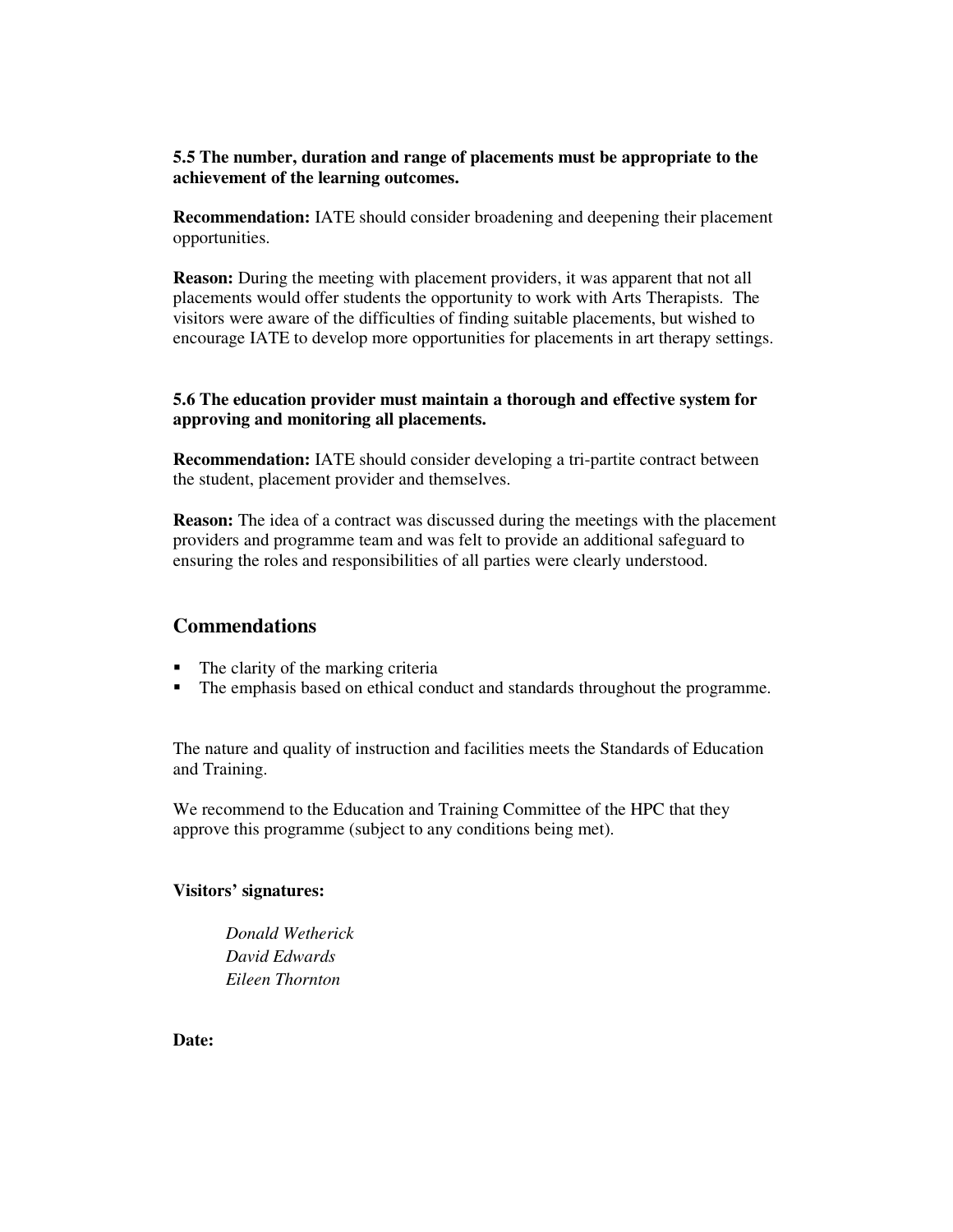#### **Email response from Institute of Arts in Therapy & Education**

#### 15/09/2006 14:35

| From        | Jocelyne Samuels <iocelynesamuels@artspsychotherapy.org></iocelynesamuels@artspsychotherapy.org> |
|-------------|--------------------------------------------------------------------------------------------------|
| To          | "Abigail.Creighton@hpc-uk.org" <abigail.creighton@hpc-uk.org></abigail.creighton@hpc-uk.org>     |
| $C_{\rm C}$ | "sherla@artspsychotherapy.org" <sherla@artspsychotherapy.org></sherla@artspsychotherapy.org>     |
| Subject     | IATE HPC report response                                                                         |

#### Dear Abigail,

Thank you for your report and the detailed descriptions that accompany each condition and recommendation. These are very helpful.

We have already achieved much of this and are under way with the whole process of ensuring conditions are met. Therefore we would like to simply raise questions concerning placements. First, simply to say that the Placement Handbook is referred to as the "Tutor Handbook" in 5.6.

We would like to voice the following concerns / suggestions.

#### 5.6 Placement Visits

We are in agreement with the spirit of this and will be implementing visits this Autumn term. However we would not want to commit to visiting every placement every year because it would be unmanageable with the amount of placements we have as far away as Brighton and Bath. We would like to establish a rota and get to each one over time. Once a year seems just impossible for us to implement.

#### 3.2

With reference to placements and resources, we have done a considerable amount of work in auditing these already. We do not think it is at all possible to create an exact parity of practice here as each context is so different. Students supply their own art materials and are happy to do so. We do not want to stop placements happening because they do not have the money to provide lots of equipment. Can you confirm your position here.

Overall we are very happy with the way in which the quality of placements has improved as a result of HPC intervention. However our one concern is that we do not want to alienate or lose excellent placements because we are placing too many demands and expectations upon them. Whilst they do receive a service from our students and this is of value to them, there is no doubt that our students are very grateful for the opportunities they are given to work in sometimes very deprived contexts.

The other area that remains outstanding concerns "grandparenting". You will recall that I wrote a letter to Mark Seale and copied it to you which asked that all IATE graduates be "grandparented" just as it was done when the single modality trainings

| Date       | Ver. | Dept/Cmte  | Doc Type   | Title                                   | <b>Status</b> | Int. Aud. |
|------------|------|------------|------------|-----------------------------------------|---------------|-----------|
| 2006-09-28 |      | <b>EDU</b> | <b>PPR</b> | <b>IATE Representations on Visitors</b> | Draft         | Public    |
|            |      |            |            | Report                                  | DD: None      | RD: Non   |

Public RD: None